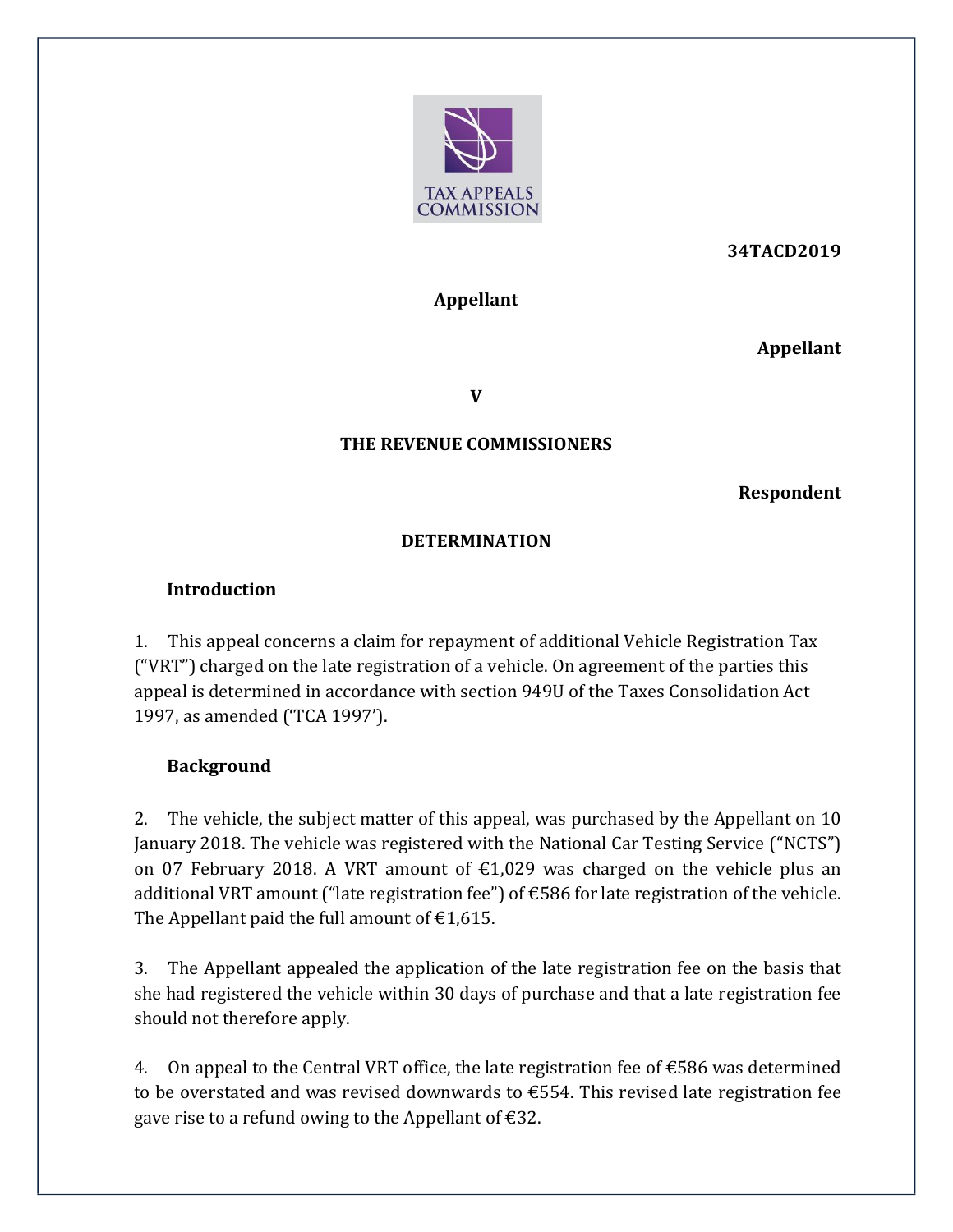

5. The Appellant did not accept that she should be liable for any late registration fee and duly appealed the decision of the Respondent by notice of appeal to the Tax Appeals Commission on 23 April 2018.

# **Legislation**

## Section 146 of the Finance Act 2001;

*"A person who is aggrieved by a determination of the Commissioners under section 145 may, in accordance with this section, appeal to the Appeal Commissioners against such determination and the appeal is to be heard and determined by the Appeal Commissioners whose determination is final and conclusive unless a case is required to be stated in relation to it for the opinion of the High Court on a point of law."* 

## Section 132 Finance Act,1992, as amended:

*(1) [Subject to the provisions of this Chapter] and any regulations thereunder, with effect on and from the 1st day of January, 1993, a duty of excise, to be called vehicle registration tax, shall be charged, levied and paid [at whichever of the rates specified in subsection (3) is appropriate] on—*

*(a) the registration of a vehicle, and*

*(b) a declaration under section 131(3).*

*(2) Vehicle registration tax shall become due and be paid at the time of the registration of a vehicle or the making of the declaration under section 131(3), as may be appropriate, by—*

*(a) an authorised person in accordance with section 136(5)(b),*

*(b) the person who registers the vehicle,*

*(c) the person who has converted the vehicle where the prescribed particulars in relation to the conversion have not been declared to the Commissioners in accordance with section 131(3),*

*(d) the person who is in possession of the vehicle that is a converted vehicle which has not been declared to the Commissioners in accordance with section 131(4),*

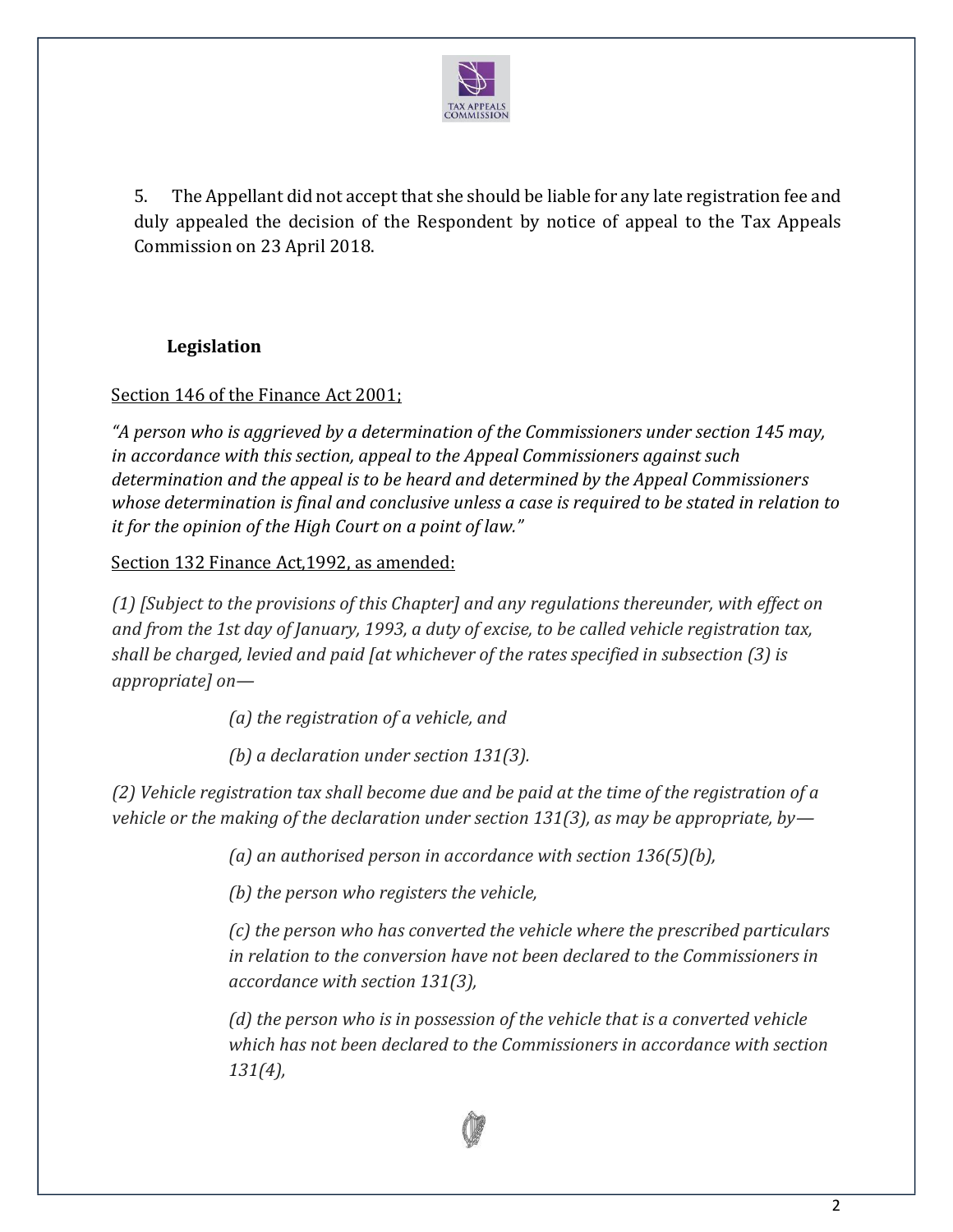

*and where under paragraphs (a) to (d), more than one such person is, in any case, liable for the payment of a vehicle registration tax liability, then such persons shall be jointly and severally liable.]*

*(3)* This subsection deals with rates of VRT and is not repeated here.

*(3A) Notwithstanding subsection (3), where the Commissioners are of the opinion that a vehicle has not been registered at the time specified in Regulation 8 of the Vehicle Registration and Taxation Regulations 1992 [\(S.I. No. 318 of 1992](http://www.irishstatutebook.ie/1992/en/si/0318.html) ), the amount of vehicle registration tax due and payable in accordance with subsection (3) shall be increased by an amount calculated in accordance with the following formula:* 

## *A × P × N*

*Where –* 

*A is the amount of vehicle registration tax calculated in accordance with subsection (3),* 

*P is 0.1 per cent, and* 

*N is the number of days from the date the vehicle should have been registered in accordance with Regulation 8 of the vehicle Registration and Taxation Regulations 1992 and the date of registration of the vehicle.* 

## S.I No. 318/1992 – Vehicle Registration and Taxation Regulation, 1992, Regulation 8

*(1) (a) A person not being an authorised person who manufactures or brings into the State a vehicle which is not exempt from registration under section 135 of the Act shall—*

*(i) make an appointment for a pre-registration examination with the competent person concerned not later than 7 days after the manufacture or arrival in the State of the vehicle, and*

*(ii) register the vehicle to the satisfaction of the Commissioners not later than 30 days after its manufacture or arrival in the State.*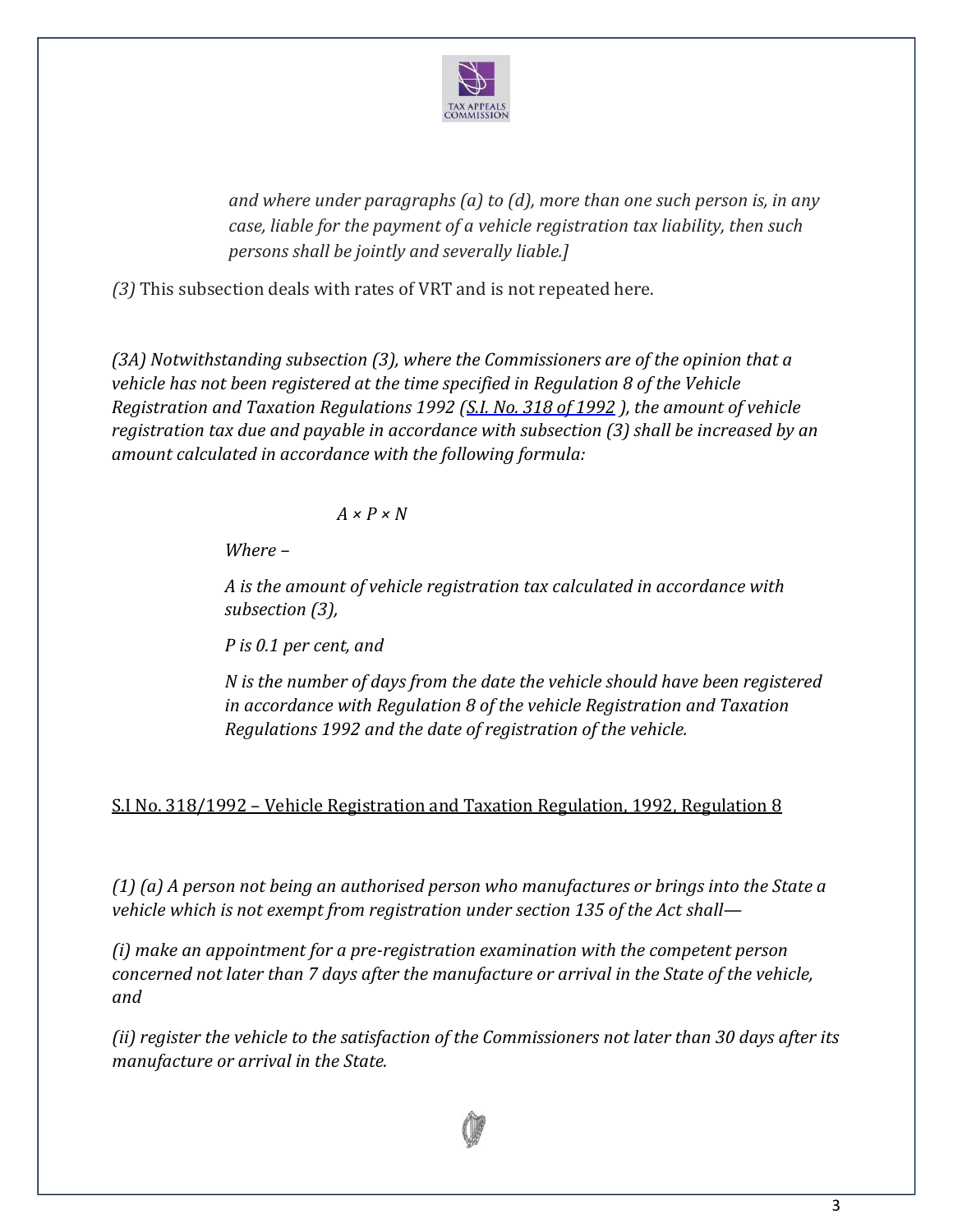

#### **Submissions**

6. The Appellant submits that she purchased the vehicle on 10 January 2018 from a man who had advertised the vehicle on a well-known car dealership website. The Appellant further submits that she registered the vehicle at the NCTS on 07 February 2018, in good faith that this was within the 30-day time frame for registration of the vehicle.

7. The Respondent contends that the vehicle the subject matter of the appeal was imported into the country on 18 August 2016. As the vehicle was not registered until 07 February 2018, a late registration fee applies and is calculated using the following formula:

## *A × P × N*

*Where –* 

*A is the amount of vehicle registration tax calculated in accordance with subsection (3),* 

*P is 0.1 per cent, and* 

*N is the number of days from the date the vehicle should have been registered in accordance with Regulation 8 of the vehicle Registration and Taxation Regulations 1992 and the date of registration of the vehicle.* 

8. The NCTS calculated the late registration fee using the above formula. In the calculation used by the NCTS, "A" is  $\epsilon$ 1,029 and "N" is 569 which is the number of days between 17 July 2016 (the date on which the NCTS incorrectly stated the vehicle was imported) and 07 February 2018 (the date the vehicle was registered). This resulted in a late registration fee of  $€586$ .

9. The Appellant accepted that an amount of  $\epsilon$ 1,029 was due on registration of the vehicle but did not accept that the registration of the vehicle was late. She appealed the application of the late registration fee to the central appeals office in the Office of the Revenue Commissioners.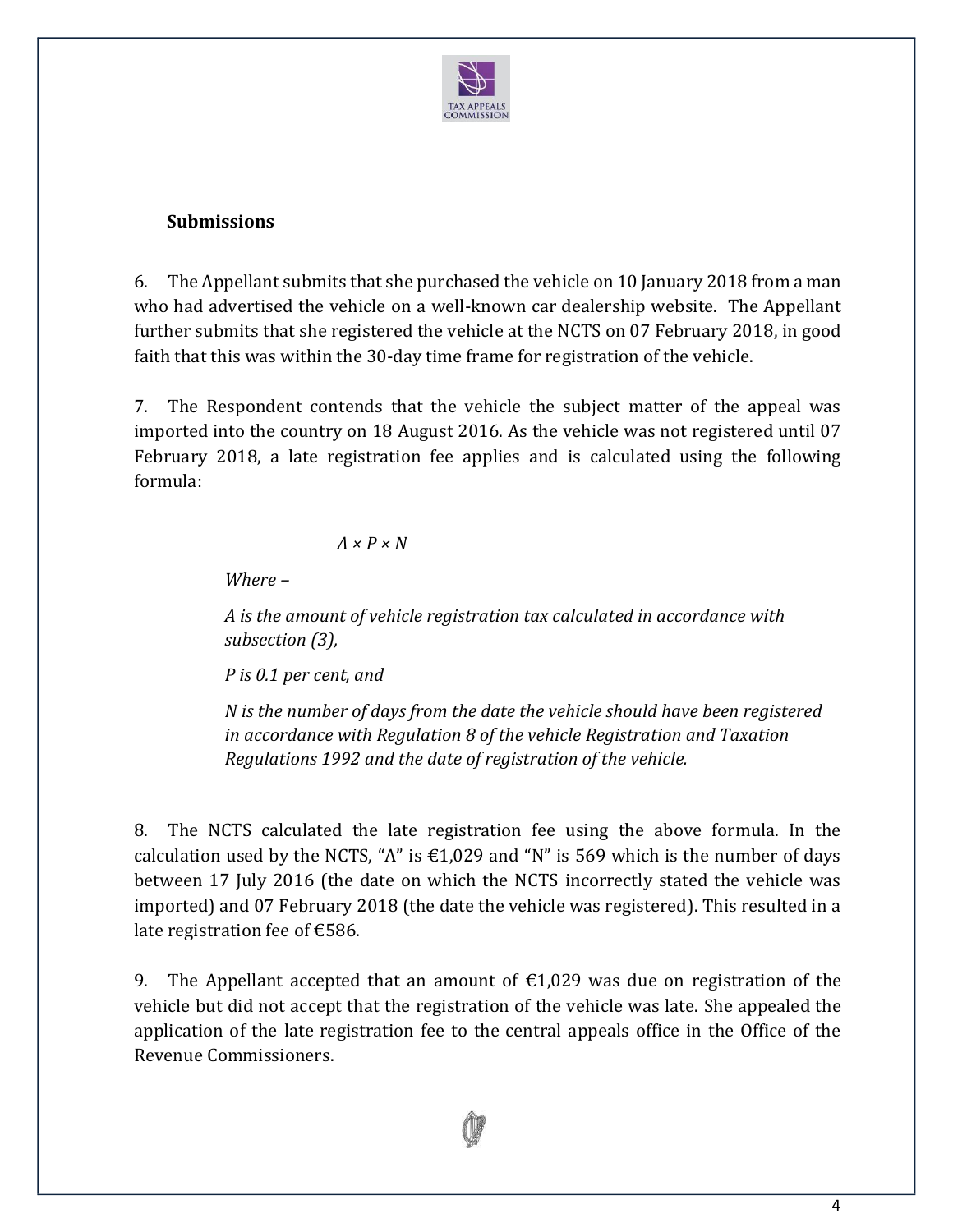

10. Having received the Appellants notice of appeal the Respondent revised the calculation of the late registration fee to account for the correct date on which the vehicle was imported into the country, which was 18 August 2016."A" in the above formula is €1,029 and "N" is 538 which is the number of days from 18 August 2016 (the date on which the vehicle was actually imported into the country) to 07 February 2018 (the date the vehicle was registered). Inserting these figures into the above formula results in a late registration fee of €554.

11. The Appellant was informed by letter dated 23 March 2018 that a refund of €32 was owing due to the incorrect date of importation used by the NCTS but that the late registration fee would stand.

12. The Appellant appealed this decision to the Tax Appeals Commission on the basis that she was unaware at the time of purchase, that the vehicle had been imported in August 2016. Furthermore, the Appellant asserts that she should not be liable for the late registration fee as she purchased the vehicle in good faith and registered the vehicle within 30 days of the date of purchase and in accordance with her statutory obligations.

13. There was no dispute between the parties in relation to the date of importation, which was stated as 18 August 2016.

## **Analysis**

14. When a car is brought into the State it must be registered within 30 days of importation in accordance with Regulation 8 of Statutory Instrument No. 318/1992. Section 132(2) requires that the VRT be paid by the person who registers the vehicle in the State. The vehicle the subject matter of the appeal was imported on 18 August 2016 but was not registered until 07 February 2018. Notwithstanding that the Appellant was not the person who imported the vehicle, the late registration fee falls to be paid at the time of registration of the vehicle pursuant to S132(3A) Finance Act 2992, as amended.

15. The Tax Appeals Commission does not have jurisdiction to adjudicate on the fairness of the application of the late registration fee and can only determine the matter in accordance with the legislation. The legislation as it is written is clear and unambiguous and does not afford any discretion on the application of the fee where the vehicle was